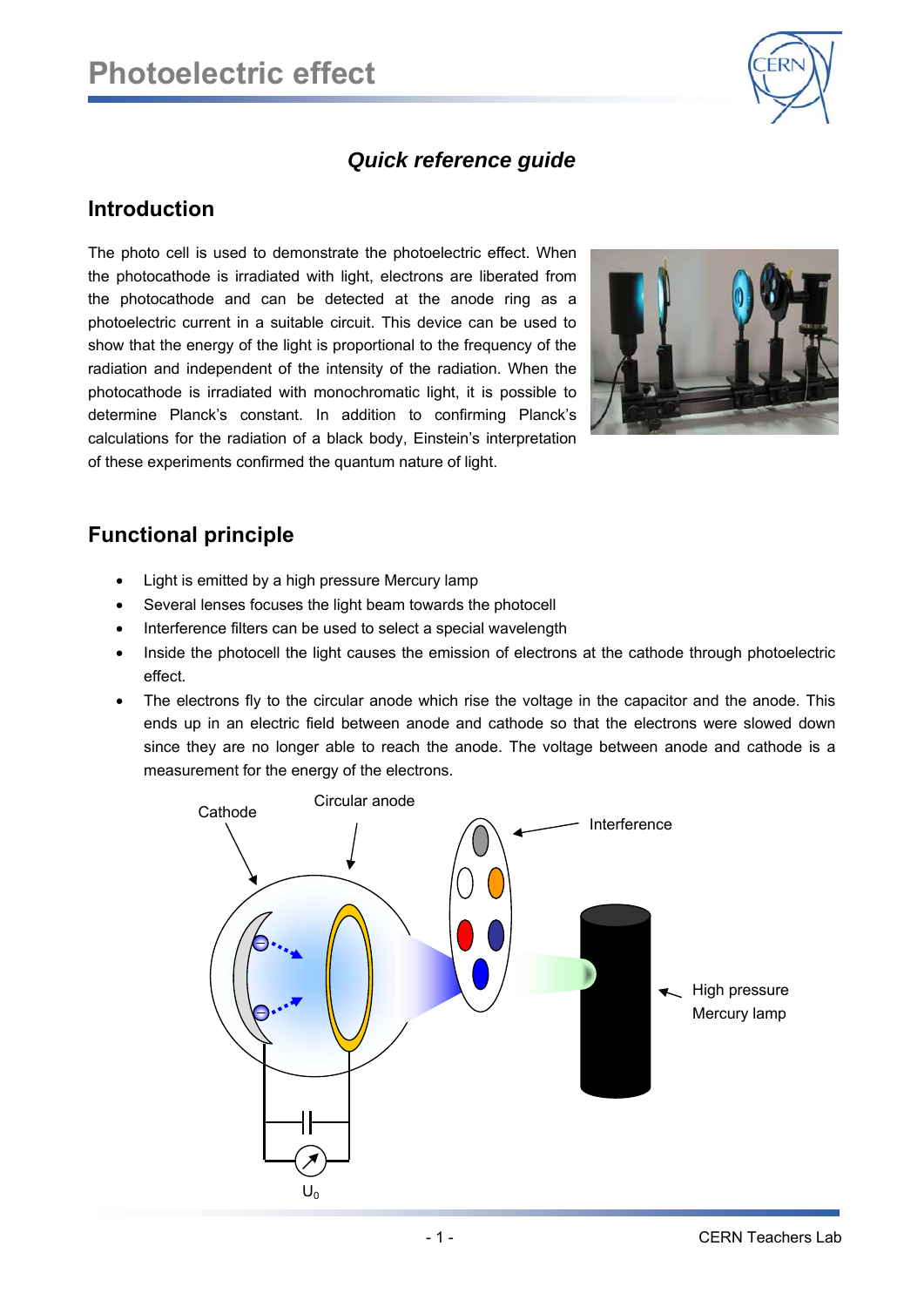

# **Safety precautions**

- The high pressure mercury lamp also emits light in the UV range, and can thus damage the eyes. Never look into the direct or reflected beam of light from the high pressure mercury lamp.
- Do not exert mechanical force on the vacuum cell, danger of implosions!

## **Experimental procedure**

- 1. Switch on the multimeter and set the range switch to 1 V DC.
- 2. Turn the interference filter for violet light ( $\lambda$  = 405 nm) into the beam path.
- 3. Discharge the capacitor by holding down the key switch until the multimeter reads zero V.
- 4. Start the measurement by releasing the key switch; wait about 30 s to 1 minute, until the capacitor has charged to the limit voltage  $U_0$ . Write down the measured value for  $U_0$ .
- 5. Turn the interference filter for vellow light ( $\lambda$  = 578 nm) into the beam path and repeat the measurement.
- 6. What differences between violet (λ=405 nm) and yellow (λ=578 nm) light can be found? How does the limit voltage change if you increase the intensity of the light?

#### Results:

- 5. The limit voltage  $U_0$  is much bigger for violet than for yellow light.
- 6. The intensity of the light does not influence the limit voltage.

With classical wave theory of light we would expect that the emission of electrons does not depend on the wavelength of the light. The photoelectric effect (and the limit voltage  $U_0$ ) should depend on the intensity, not on the frequency or wavelength of light. How we saw in this experiment, this is not true: the limit voltage is proportional to the wavelength and not to the intensity.



The explanation for this phenomenon was given by Einstein in 1905: he postulated that light consists of a flux of particles, called photons, whose energy E is proportional to the frequency ν:

 $E = h \cdot v$  (h = 6,62\*10<sup>-34</sup>Js: Planck's constant)

The irradiated photons may then "hit" an electron in the metal and, if the energy is greater than the ionization energy W of the atom, make the electron exit the atom.